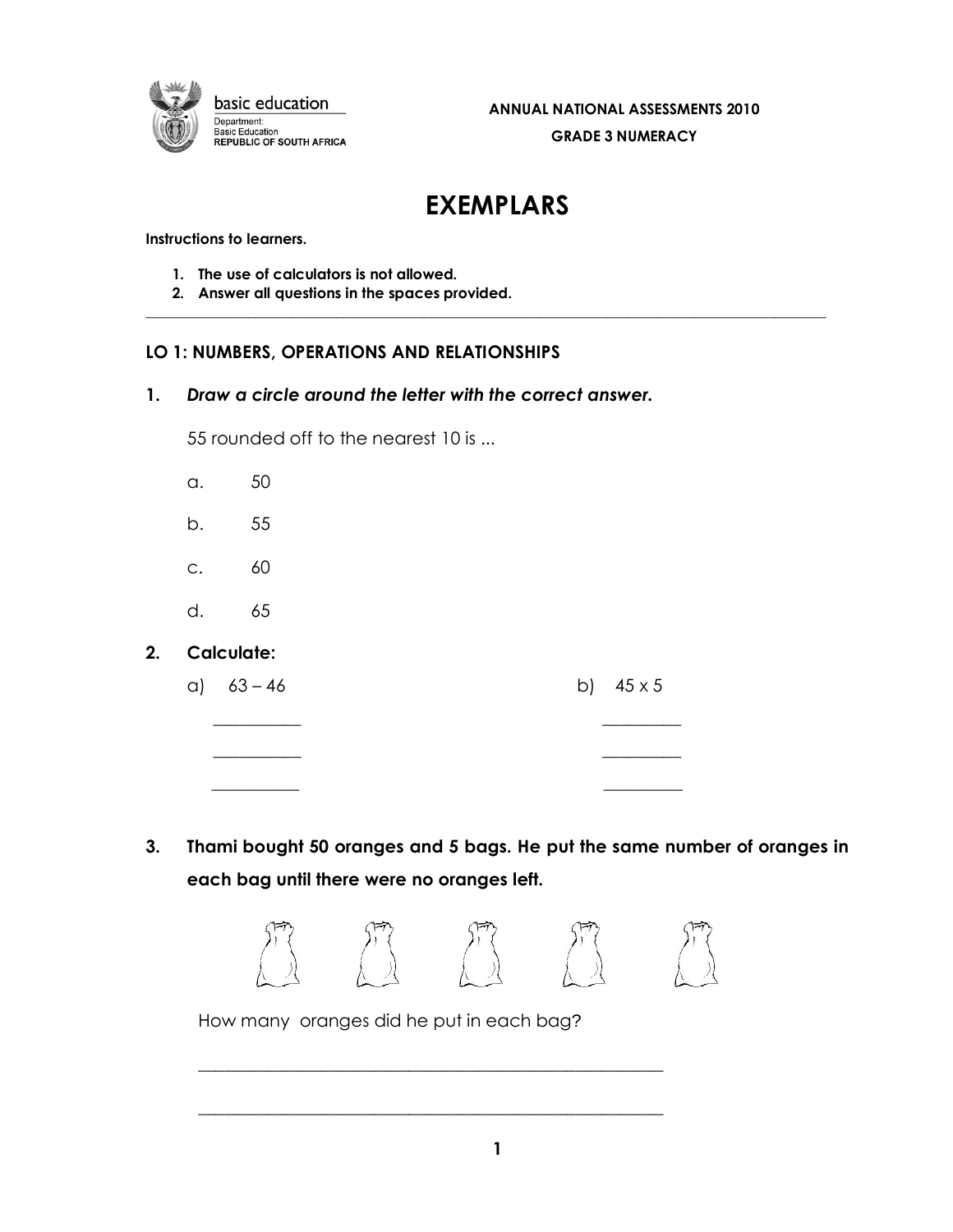### **LO 2: PATTERNS, FUNCTIONS AND ALGEBRA**

**4. Write down the next number, following the pattern:**

775 725 675

# **LO 3: SPACE AND SHAPE**

**5. What shape is the shaded part of the cylinder?**



Tick  $(\checkmark)$  the correct shape below.



- **LO 4: MEASUREMENT**
- **6. Look at the pictures below and answer the question that follows.**



How many 250 ml glasses of cool drink will fill a 2-litre bottle?

\_\_\_\_\_\_\_ glasses.